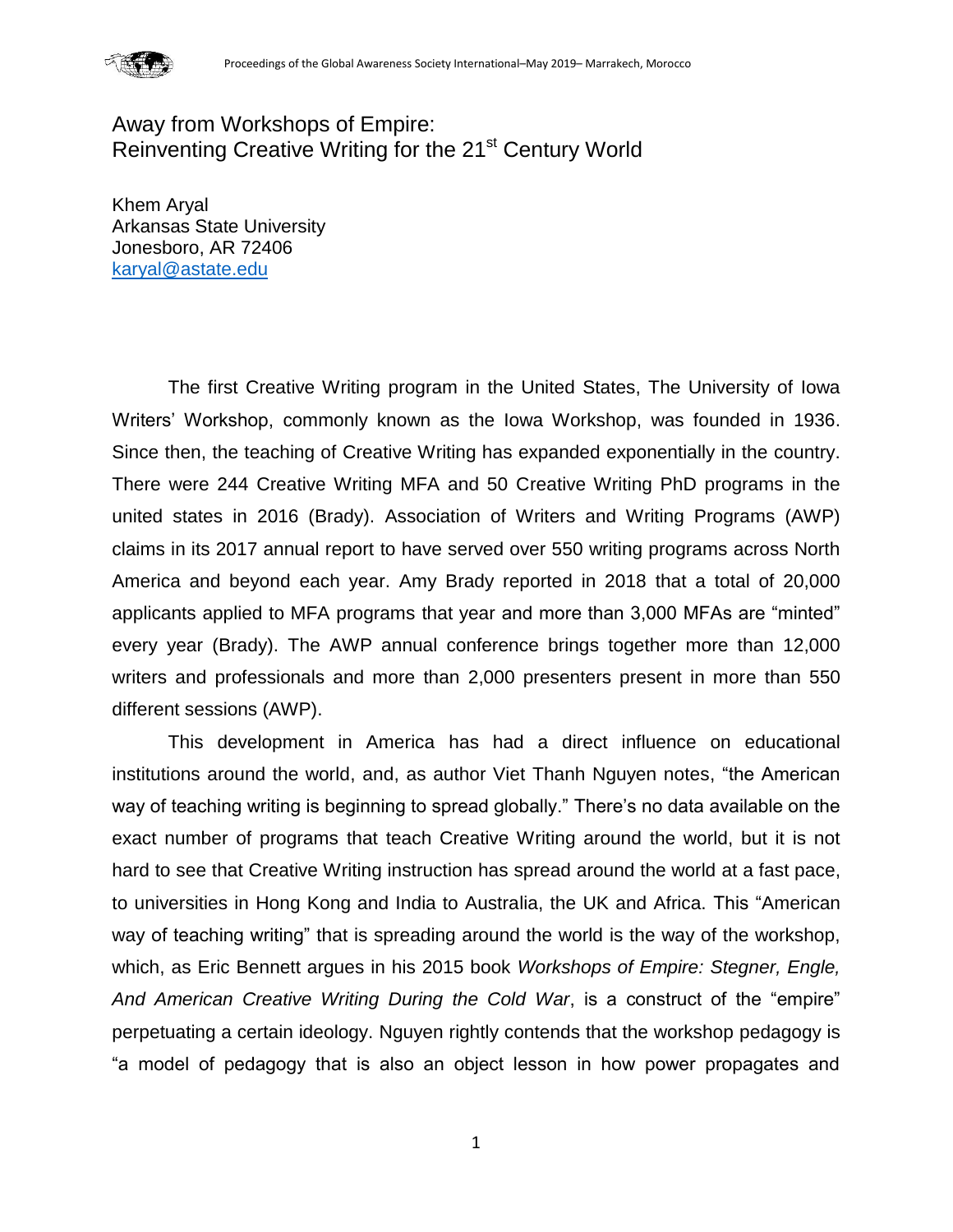

conceals itself," and this pedagogy is being followed around the world "with all its unexamined assumptions."

In this presentation I contend that, given the epistemologies of Creative Writing's signature pedagogy (Leahy, Donnelly)—the workshop—the Creating Writing programs that are burgeoning around the world need to be mindful of the ideologies and assumptions the traditional Creative Writing workshop propagates.

### *The Workshop and Its Discontents*

Creative Writing in America has its roots in a course in composition (Advanced Composition at Harvard), the progressive education movement, and writers' colonies, according to D. G. Myers. In essence, the teaching of Creative Writing was a new humanist project, the idea that teaching and studying great books (of literature) was the path to knowledge, and ultimate salvation. Paul Engler, Wallace Stegner, and Norman Foerster, perhaps the most important figure in the history of Creative Writing instruction in America, were all committed humanists; it was their faith in literature that made space for Creative Writing in the university. Norman Foerster said that creative writing was a way of studying literature from inside, i.e. studying literature by writing it.

The workshop was established as Creative Writing's default pedagogy in the 1920s as a result of the progressive education movement's enormous faith in children's ability to learn from nature and on their own. The workshop made space for students to come forth with their own ideas, hence become "creative," and learn. This naturally helped confine their practices to what they—the classroom participants—thought and believed conducive to their learning, and New Criticism readily provided them a tool. As a result, the workshop helped New Humanists, who established Established Creative Writing in the university, steer the program toward the personal instead of the social and political, toward the individual author's "earnest craft" instead of theory and ideology.

And creative writing "gain[ed] a distinct character after 1945" (Bennett 16) as the "empire" saw opportunity to manipulate its pedagogy to serve its own ends. Eric Bennett argues that in around the 1950s the workshops at Iowa and seminars at Stanford "heralded a new academic discipline created by men who not only loved literature but also reacted to the pressure of political anxieties, felt the lure of philanthropic money,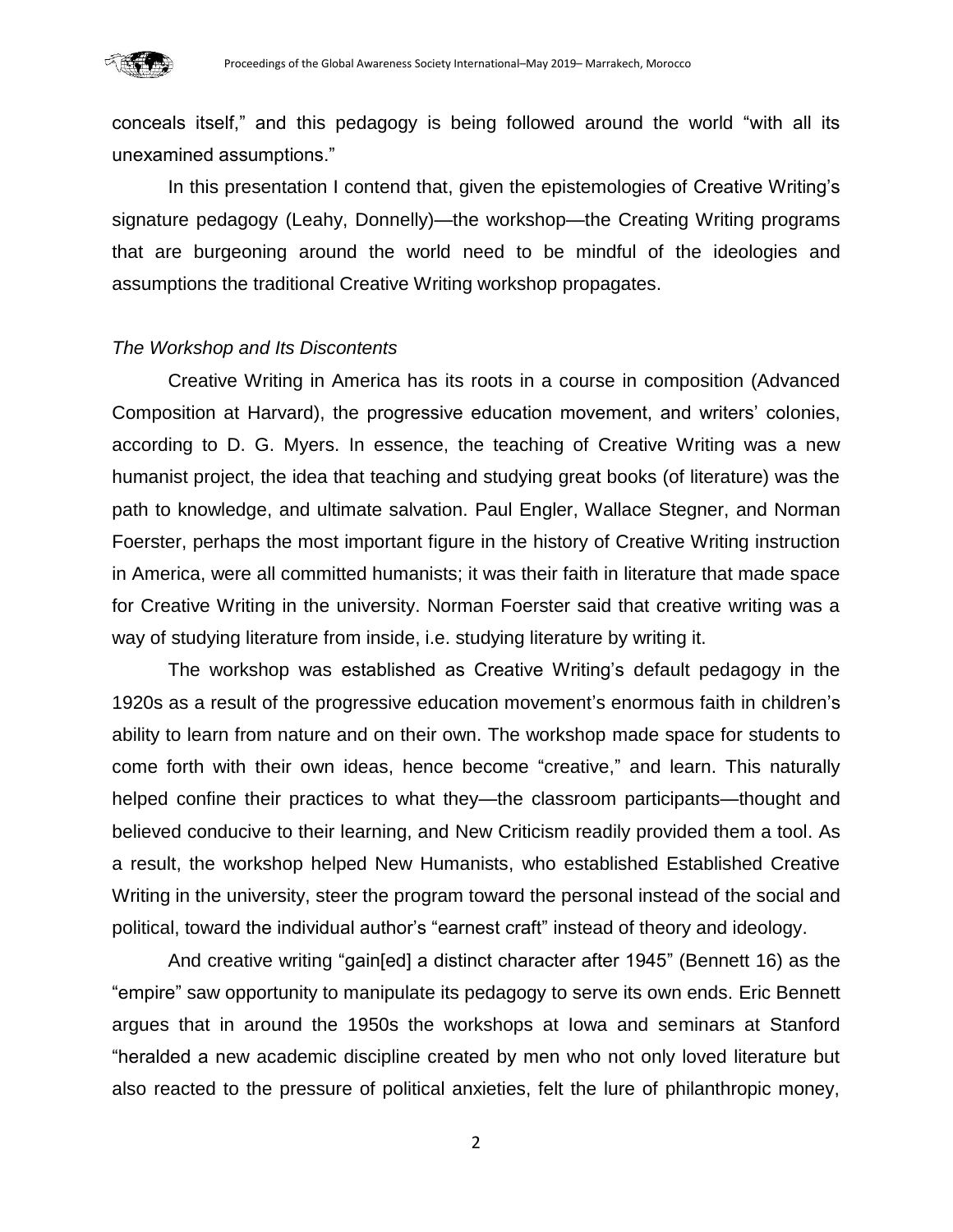

and placed enormous faith in the role literature could play in the peace that followed World War II" (32). Bennett further argues that the "philanthropic face or Standard Oil" from the Rockefeller Foundation "ignited programs in education and public health around the globe" to contain forces that might "endanger a national and international atmosphere conducive to stable markets" (58-9). "Anxieties about totalitarianism, the containment of Communism, the repudiation of American radicalism, the newly powerful mass culture, and the nature of literature all contributed to the contours of the emerging discipline" (Bennett 8), and it all got epitomized in its signature pedagogy, the workshop. The workshop became a space for the discussion of techniques in terms of writing skills and the personal in terms of the subject matter for the writers.

This helped turn the teaching of the writing of literature into a "pacifist" enterprise, resulting in the production and consumption of a specific kind of literature. McGurl explains this phenomenon in his book *The Program Era*. And this development and this consequence of Creative Writing programs (namely, the workshop, and a synonym for the MFA program) has become a subject of critique in recent years.

Anis Shivani sums up the discontent about the new development in his near "infamous" book among MFAs, *Against the Workshop: Provocations, Polemics, Controversies,* thus: "Contemporary American fiction has become cheap counseling to the bereaved bourgeois. Its scope is restricted too much to the trivial domestic sphere. It promotes grief, paralysis, inaction: a determinism for the post-politics society, where ideology has no place" (12). He continues, "The vacuum in political ideology is being filled today by an anti-politics, or personality and charisma, leading to gradual submission to authoritarianism among all potential sources of resistance" (19). Shivani declares, "The MFA programs are killing writing in this country" (19), and claims, "[A]ll American fiction is minimalist in a sense—there is no European or Asian or Latin American-style maximalist pursuit of the indefinable" (23).

The MFA (hence, the workshop) has come under fire from authors coming from outside the "mainstream" (i.e. white) American authors. Junot Diaz, the 2008 Pulitzer winner, lambasts the the lack of attention in workshops to issues that matter most to authors of other races and cultures. He writes in a *The New Yorker* article, "In my workshop we never explored our racial identities or how they impacted our writing—at

3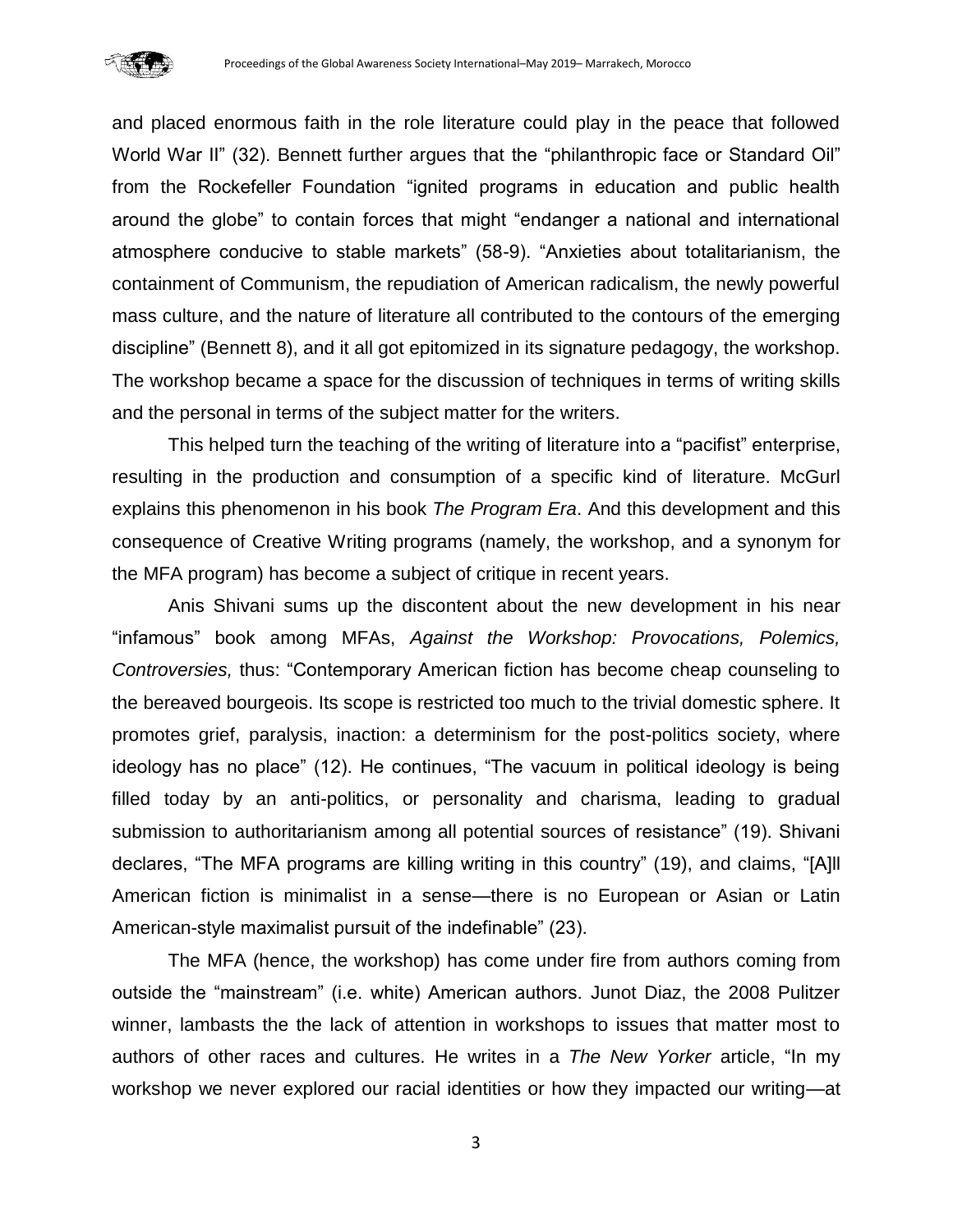

all. Never got any kind of instruction in that area—at all. Shit, in my workshop we never talked about race except on the rare occasion someone wanted to argue that "race discussions" were exactly the discussion a serious writer should not be having." Diaz impersonates the standard, "mainstream," white containment, "I don't want to write about race, I want to write about real literature." That "real literature" is the anti-political voice of the workshop. He quotes one of the MFAs complaining about one of her peers saying, "Our workshop is about writing, not political correctness." The US exported MFA/Creative Writing program does not have what Diaz says most MFAs in the US, without diverse faculty, lack—"the tradition of resistance."

Nguyen rightly takes an issue with the signature pedagogy, and the ideology it propagates, which is "the nobility of craftsmanship"—he qualifies it—"physical (not intellectual) labor—and masculinity." This 'nobility of craftsmanship" is supposedly achieved by excluding "political and historical concerns" that Nguyen would be worried about as he participated in workshops.

The Creative Writing that's been practiced in America and is being exported is the workshop, which equals craft, which equals textual analysis and study and the "surface manipulation of language" (Mayers) at the the cost of bigger issues of literary study and production. Though not explicitly acknowledged, New Criticism is the pedagogy of the workshop, in which, Nguyen sums up, "Politics and the spirit of collectives would not be in fashion." Nguyen continues, "What would be in fashion: voice, experience, and showing rather than telling. So it is that workshops typically focus on strategies of the writing "art" that develop character, setting, time, description, theme, voice and, to a lesser extent, plot." This is codified, practiced, and expressed as "craft" and/or "technique."

## *Creative Writing at Ashoka University: An Anecdotal Look*

Ashoka, a new Liberal Arts University in India, offers a minor in Creative Writing. The program was designed by an MFA graduate from a US university (Personal Interview). The program offers four difference courses in Creative writing: Introduction or Creative Writing (2 genres), The Craft of Writing (genre specific—poetry, fiction, and nonfiction), Creative Writing Workshop ("A laboratory for working writers"), and Critical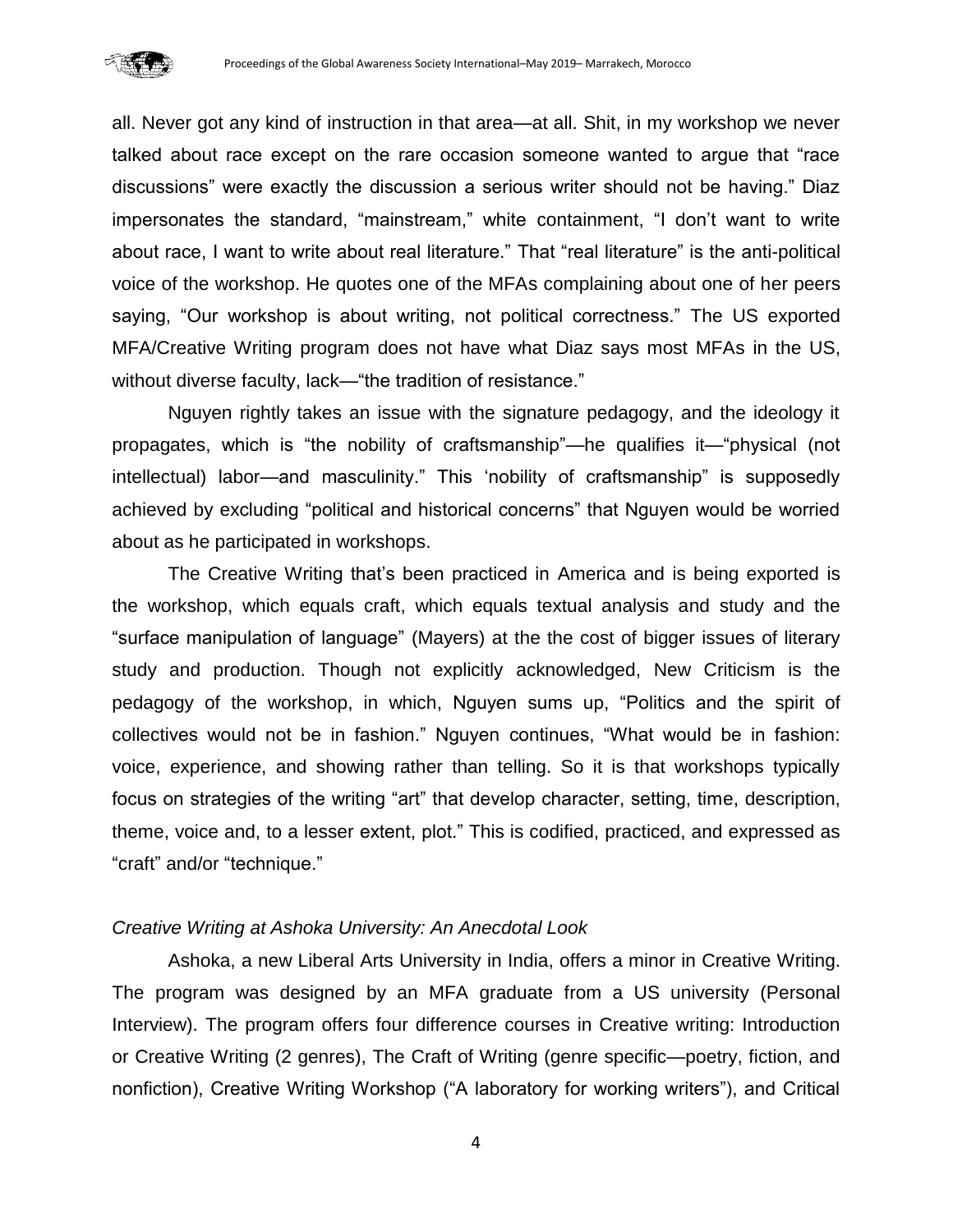

Thinking Seminar in Creative Writing. A cursory look at the course descriptions will tell us instantly that they are not different from US creative writing programs, i.e. they explicitly function within the ideology of the workshop and tend to teach the craft of writing.

The description of the first course, "Introduction to Creative Writing," includes, "The emphasis will be on generating a lot of raw material, and advancing a chunk of this work toward completion." It adds, "At the end of the course, students will learn how to look at literature from the point of view of a practitioner and apply writing techniques to a variety of rhetorical situations." The description of the second course, "The Craft of Writing," says, "Exercises in the technique of writing, such as rhythm, metre, point of view, voice, narrative, pacing, will be combined with discussion of student writing and texts selected by the instructor." "Creative Writing Workshop" is described as "a laboratory for working writers" which implicitly focuses on technique, as the main task will be to "write in each class, share new work with peers and help each other to develop early drafts with honest, critical feedback." The last course is titled interestingly, "Critical Thinking Seminar in Creative Writing," but the goals and pedagogy are not any different (of course, it is yet another Creative Writing course): "The goal is to reflect on writing methods, techniques, and reading literature with the eyes of a writer." ("Minor in Creative Writing")

My purpose here is not to fault the program in any way, but to exemplify how the US Creative Writing is being replicated abroad. Here, as we can see, the focus is on craft, the technique; there is no room for theory of literature and literary production, issues of socio-cultural and political ramifications. In the true fashion of New Humanism, students are treated as individuals and they are encouraged to develop their skill sets to write their stories, at the most with the help of each other; in essence, they are functioning within the epistemologies of the workshop pedagogy, with its roots in the progressive education movement that relied on the individual's experiment with truth and inherent talent, in the fashion of Jean Jacque Rousseau's idea of education as expounded in *Emile, or On Education*.

So the question today is—what do we want from Creative Writing? Do we really want to practice the traditional Creative Writing pedagogy unexamined? As this brief

5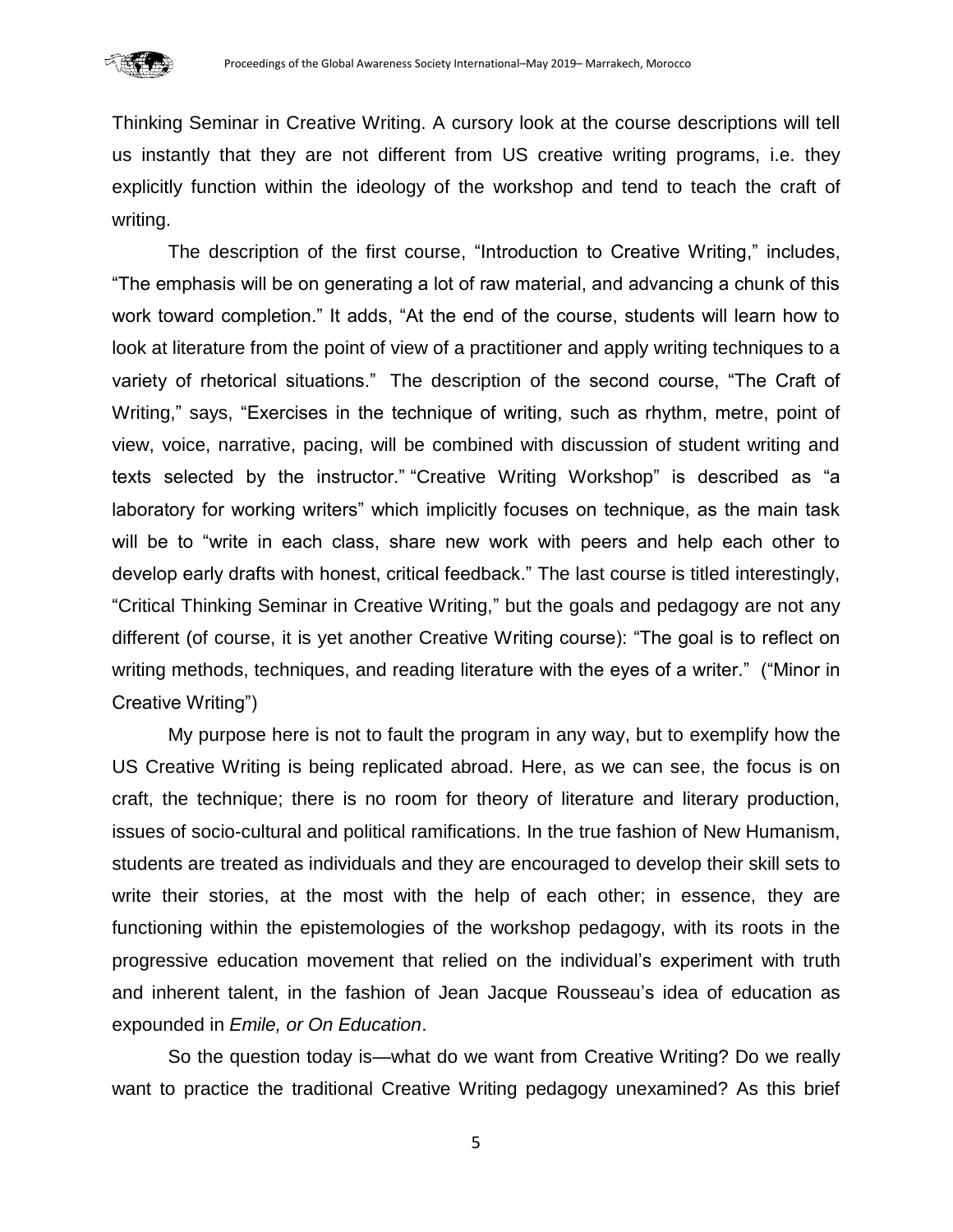

historical and theoretical discussion shows, by sticking to the pedagogy of the traditional workshop we are only helping certain political ideology and power to prevail and doing disservice to our students.

## *A Way Forward*

Encouragingly, though, alternative models of the workshop are emerging in other parts of the world, namely in Australia and to an extent in the United Kingdom, though U.S. Creative Writing programs were instrumental in the establishment of their programs too.

Unlike the American model, The Australian model (if we can call it a model at all), as outlined by Paul Dowson in his book *Creative Writing and the New Humanities,* erases the line that exists between Creative Writing and literature, and presents Creative Writing not as a solely craft practice devoid of theoretical and "intellectual" dimensions. Dowson contends that Creative Writing should become the new torchbearer of the English department creative writers should be new public intellectuals. Hence, the workshop in this model functions very differently than the traditional U.S. creative writing workshop.

Dawson details, "Creative Writing has an interdisciplinary presence in Australia, and would find itself covered by three of the ten electoral sectors of the Australian Academy of the Humanities: English; Cultural and Communication Studies; and Fine Arts" (158). What distinguishes the Australian model, as outlined by Dawson, is the program's scholarly dimension. Creative writing is no less academic and theoretical enterprise than any other university discipline; it is not removed from literature, and it doesn't limit to New Critical analysis of literature and techniques of mastering the craft of writing, devoid of socio-political and cultural dimensions of literary production and consumption.

As such, Dawson places creative writers squarely at the center of the university's intellectual life. He imagines of a New Humanities in which Creative Writers assume the position of public intellectuals. It's possible by not only placing literature at the center of what creative writers practice but also making Creative Writing an interdisciplinary enterprise. What makes it all possible is the place of theory in Creative Writing. He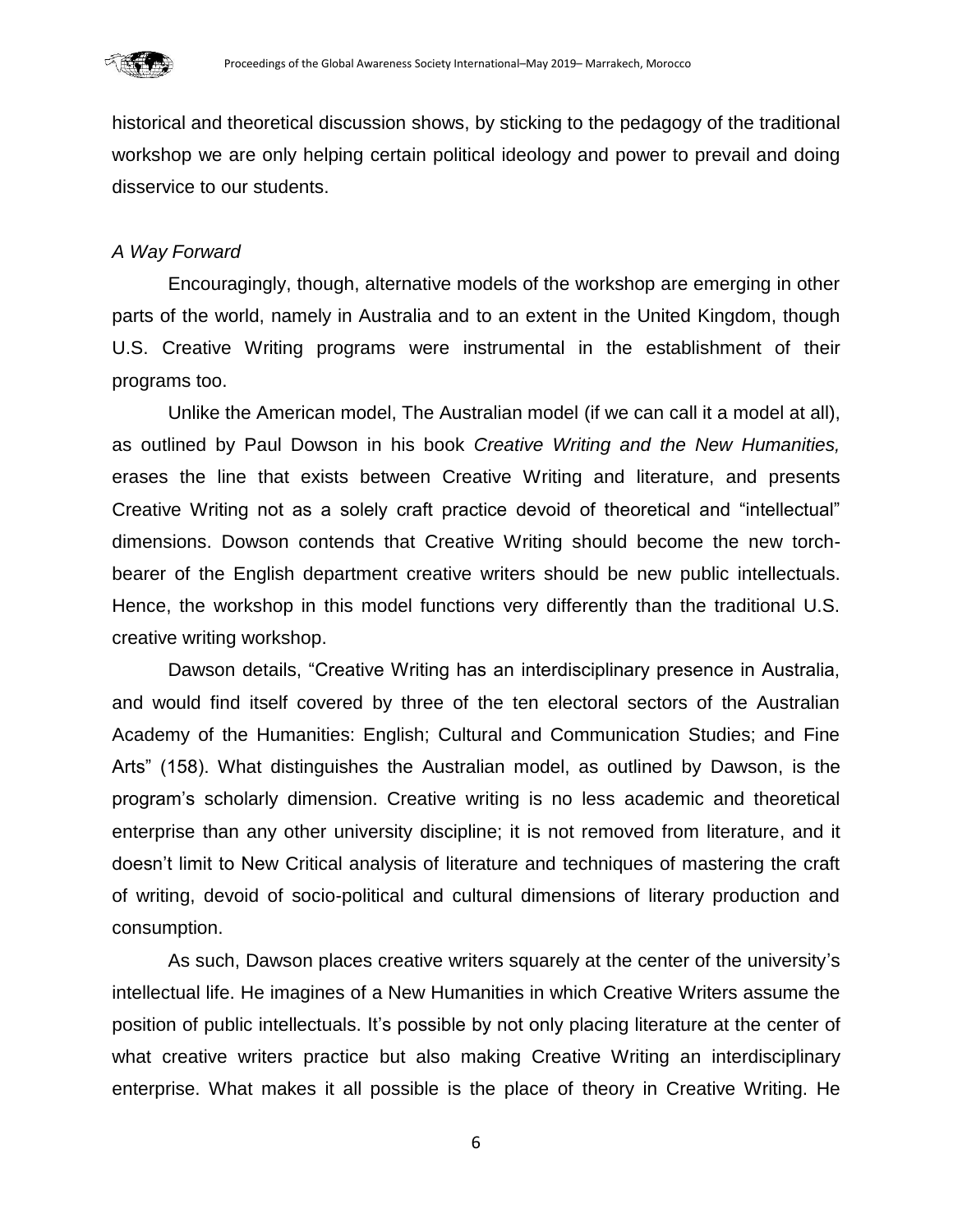

argues, "Creative Writing Needs to answer the critique of authorship and of the category of literature offered by Theory, rather than simply rejecting this critique as unhelpful or deleterious to literary culture" (161). He suggests three models of theory application in creative writing: a) integration model, b) avant-garde model, and c) political model. Of the three, the political model gives Creative Writing the most radical departure from "craft" based writing pedagogy. He writes, I quote him at length:

The focus [of this model] is not on formal experimentation but on the pragmatics of production and reception within the framework of Cultural Studies. In this model of teaching, the workshop is not a neutral zone for the development of literary craft, but a site at which critiques of the poetics of representation and analysis of the circulation of literature across different institutions become part of the ethical and professional training of students who will emerge, not as writers who know the avenues of commercial publication, but as professionals who have a critical awareness of the power relations at work in the field of writing. (172)

As such, he espouses the "sociological poetics" of creative writing in which we not only discuss craft but also employ "oppositional criticism precisely to interrogate the assumptions about literature underpinning these responses and then to consider how the work in question differs and interrelates with a range of non-literary (scholarly, political, journalistic, legal) discourses of gendered power relations" (206).

How much is Dowson's model being practiced in Australian Creative Writing programs? We need to do a more extensive study see the exact picture, but a quick look at the University of Sidney's Master of Creative Writing program shows a good promise. The overview of the program states:

Explore and develop your skills in fiction, non-fiction, poetry and other forms of writing. Gain a deep understanding of theories and histories of writing and develop the core skills of writing, structuring and editing. We give you intimate access to Sydney's literary life, including a constant calendar of readings, performances, major literary and cultural events, and a host of celebrated visitors. ("Master")

The UK model comes closer to the Australian model in that it also promotes critical approach to practicing Creative Writing. Diane Donnelley explains it in terms of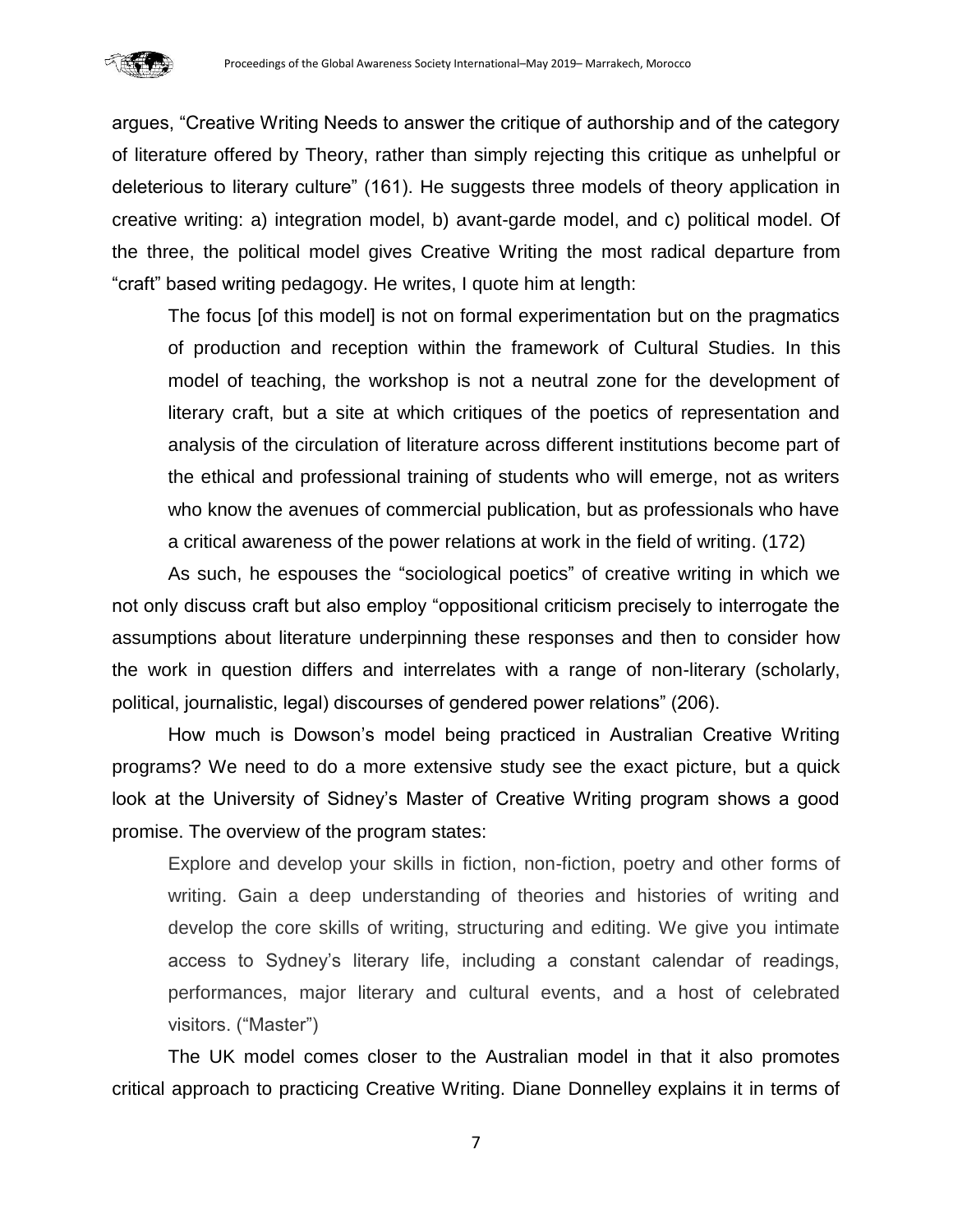

UK Creative Writing programs' requirement of a substantial critical introduction to accompany a creative dissertation, like in Australia. (One important thing to note here: many Creative Writing programs in the US are also requiring it progressively). Michelene Wandor, in her book *The Author is Not Dead, Merely Somewhere Else,*  claims, "Despite the immediate influence of the US, explicitly evident in the MA at UEA in 1970, and still a prevalent presence, the preconditions for CW were very different in the UK" (81), and she credits its "social and educational histories" (81) for it. Wandor claims, "CW's methodology may have come to us from America, but the UK had its own distinctive influence and cultural formations, which raise rather differently inflected questions" (4). Wandor also places theory and literature squarely at the center of Creative Writing to distinguish it from the program in America.

#### *Conclusion*

The expansion of the teaching of Creative Writing at universities around the world is an encouraging and a welcome development. Because of Creative Writing's potential to reconfigure the teaching of literature and its potential impact on our students' creative and critical faculties and the socio-culture life of a society as a whole, this developed should be embraced with open hands. However, the traditional workshop pedagogy that's been practiced after the American Creative Writing model, needs to be reconsidered, and more space should be made to theoretical and critical understanding of literature production and consumption instead of continuing to focus on craft and writing techniques, especially in the context of different literary traditions and heritages that students bring to Creative Writing classrooms around the world. The Australian model, as explained and proposed by Paul Dawson, is a way forward for the teaching of Creative Writing around the world.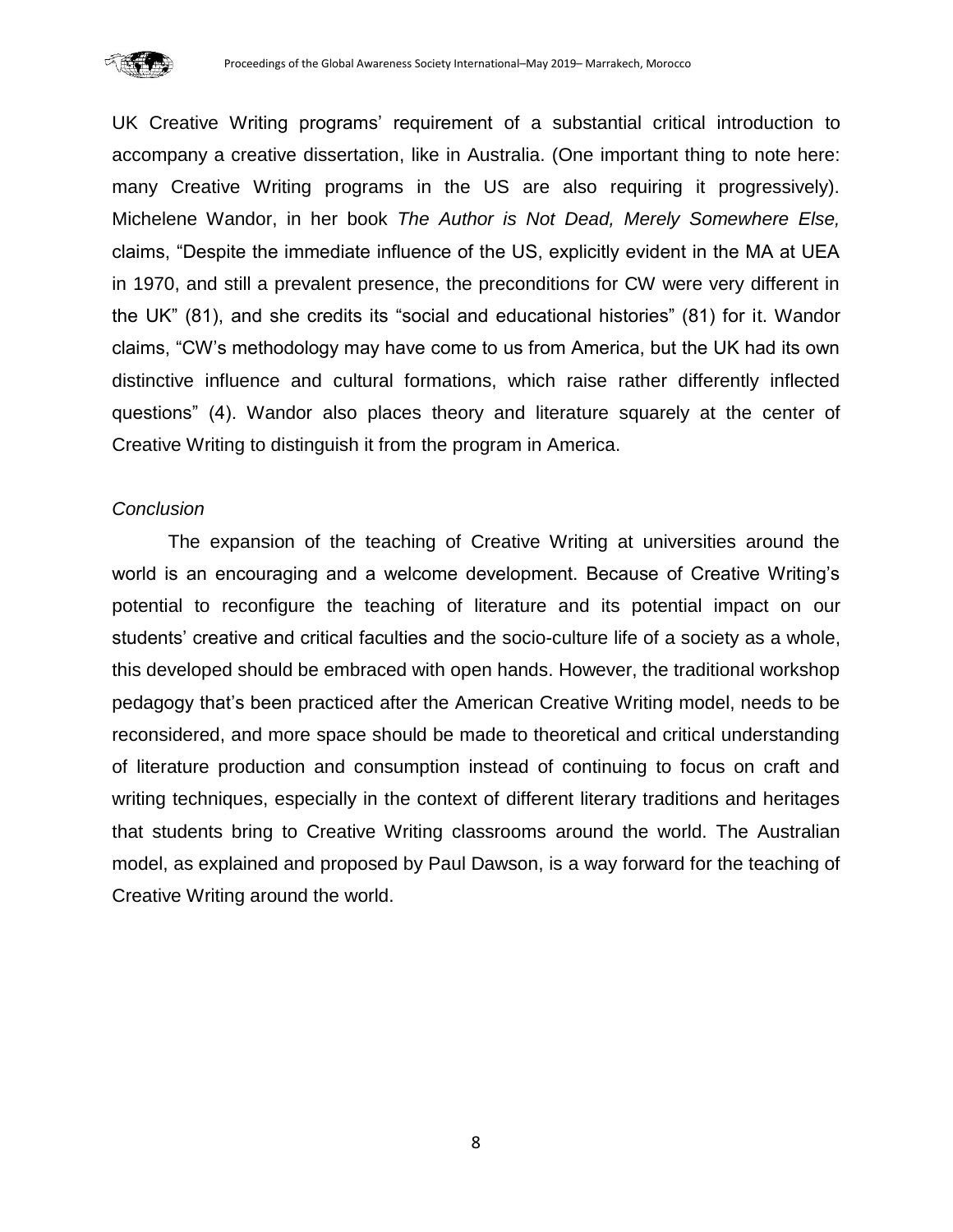

#### Works Cited /Consulted

AWP. *AWP 2017 Annual Report*.

https://www.awpwriter.org/application/public/pdf/AWPAnnualReport17.pdf

- Brady, Amy. "MFA by Numbers, On the Eve of AWP: Daniellle Steele Doesn't Have an MFA, And other Shocking Numbers." *Literary Hub.* https://lithub.com/mfa-by-thenumbers-on-the-eve-of-awp/
- Bennett, Eric. *Workshops of Empire: Stegner, Engle, And American Creative Writing During the Cold War*. Iowa City: University of Iowa Press, 2015.
- Berry, R. M. "Theory, Creative Writing, and the Impertinence of History." *Colors of a Different Horse: Rethinking Creative Writing, Theory and Pedagogy,* edited by Wendy Bishop and Hans Ostrom. Urbana: NCTE. 1994. 57-76.
- Bishop, Wendy. *Released Into Language: Options for Teaching Creative Writing*. 2<sup>nd</sup> ed. Calendar Islands Publishers, 1998.
- Brophy, Kevin. *Creativity: Psychoanalysis, Surrealism and Creative Writing.* Melbourne University Publishing, 1998.
- Bizarro, Patrick. "Workshop: An Ontological Study." In *Does the Writing Workshop Still Work?* Edited by Dianne Donnelly. London: Multilingual Matters, 2010.
- Darda, Joseph. "The Philosophy of Creative Writing." *Los Angeles Review of Books.*  https://lareviewofbooks.org/article/philosophy-creative-writing/#!
- Dawson, Paul. *Creative Writing and the New Humanities.* London: Routledge, 2005.

Diaz, Junot. "MFA VS POC." *The New Yorker* April 30, 2014.

https://www.newyorker.com/books/page-turner/mfa-vs-poc

- Donnely, Diane, editor. *Does the Writing Workshop Still Work?* Multilingual Matters, 2010.
- Donnelly, Dianne. *Establishing Creative Writing as an Academic Discipline.* Bristol: Multilingual Matters, 2012.
- Haake, Katherine. "Teaching Creative Writing if the Shoe Fits." *Colors of a Different*  Horse: Rethinking Creative Writing, Theory and Pedagogy, edited by Wendy Bishop and Hans Ostrom. Urbana: NCTE. 1994. 77-99.